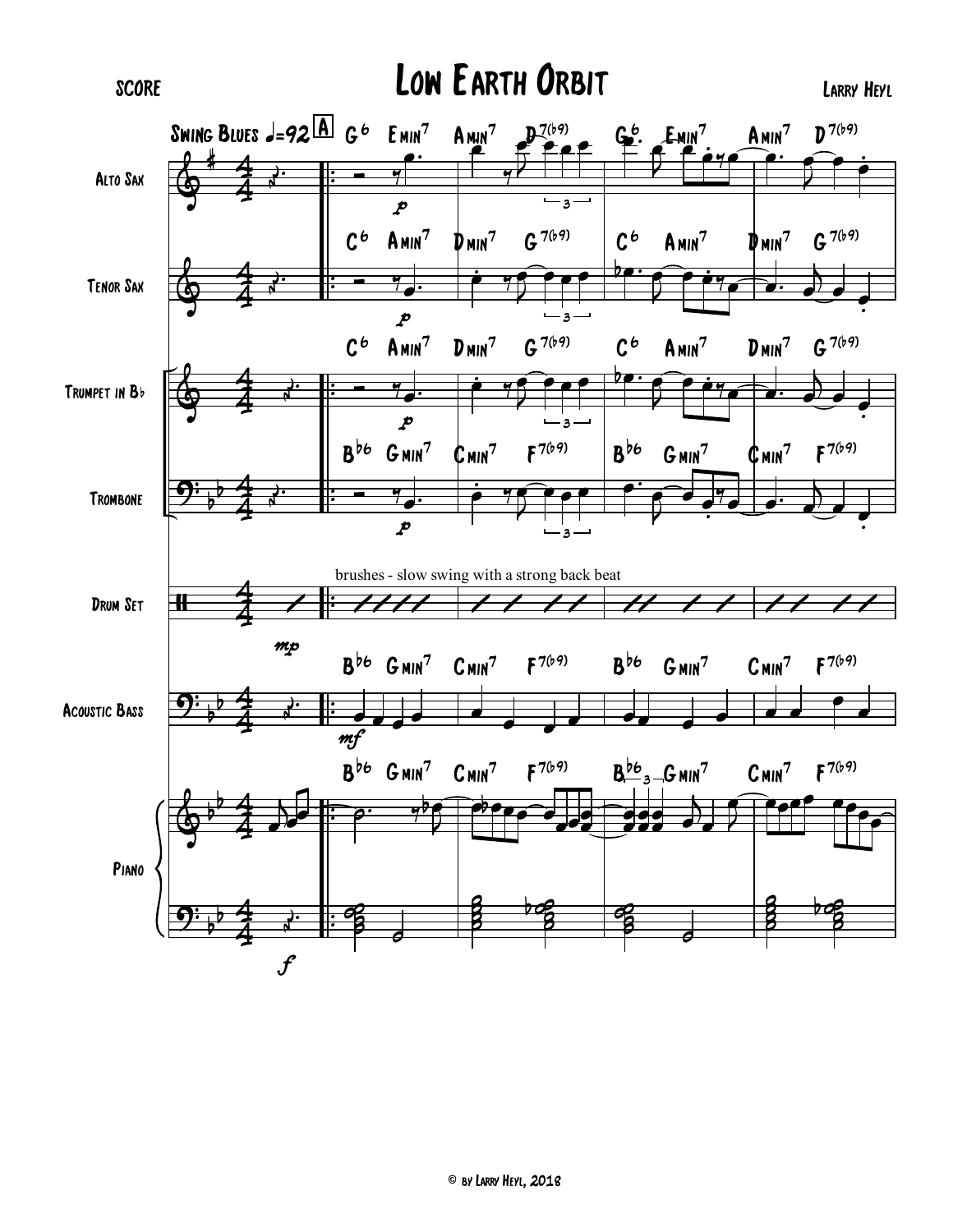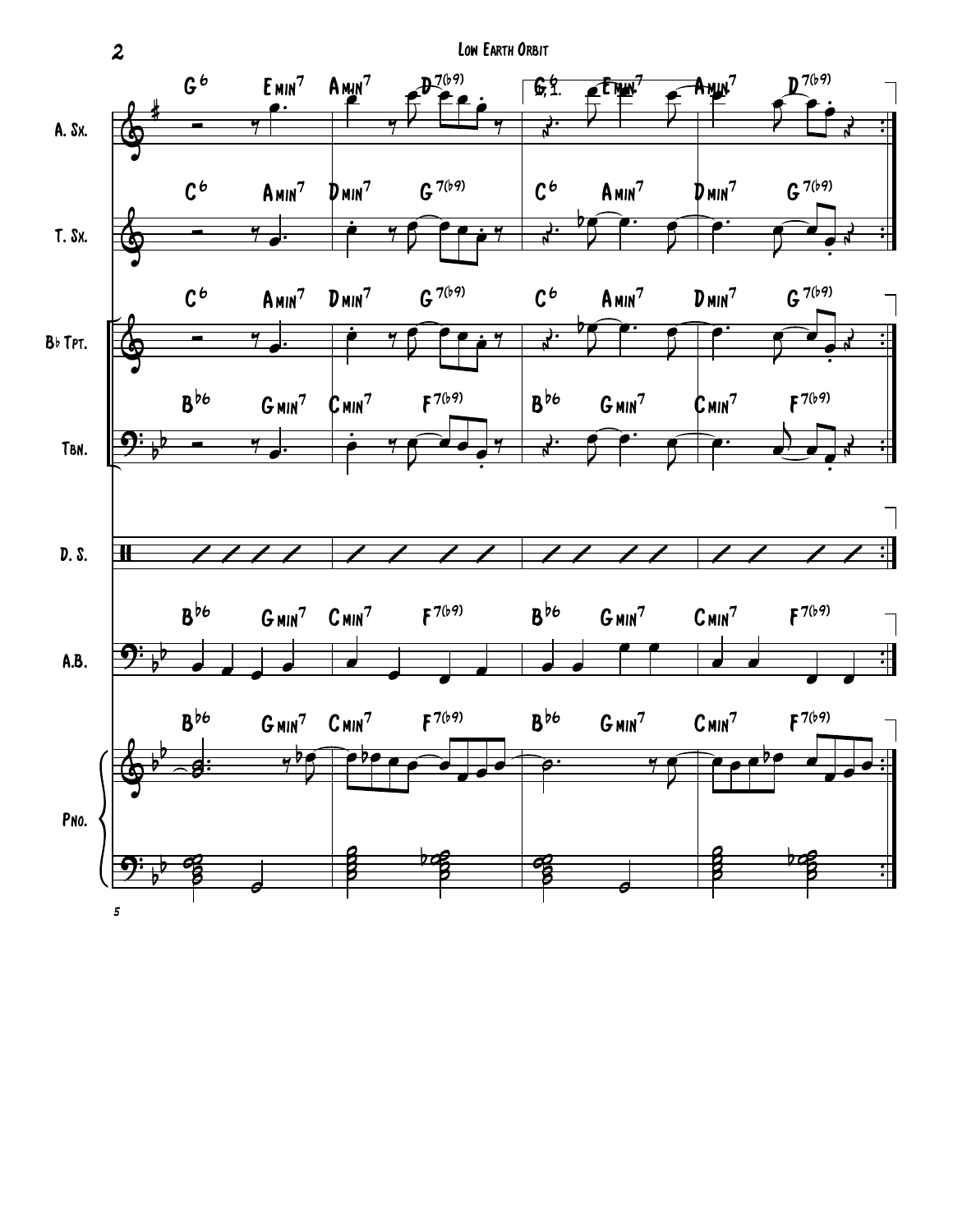LOW EARTH ORBIT

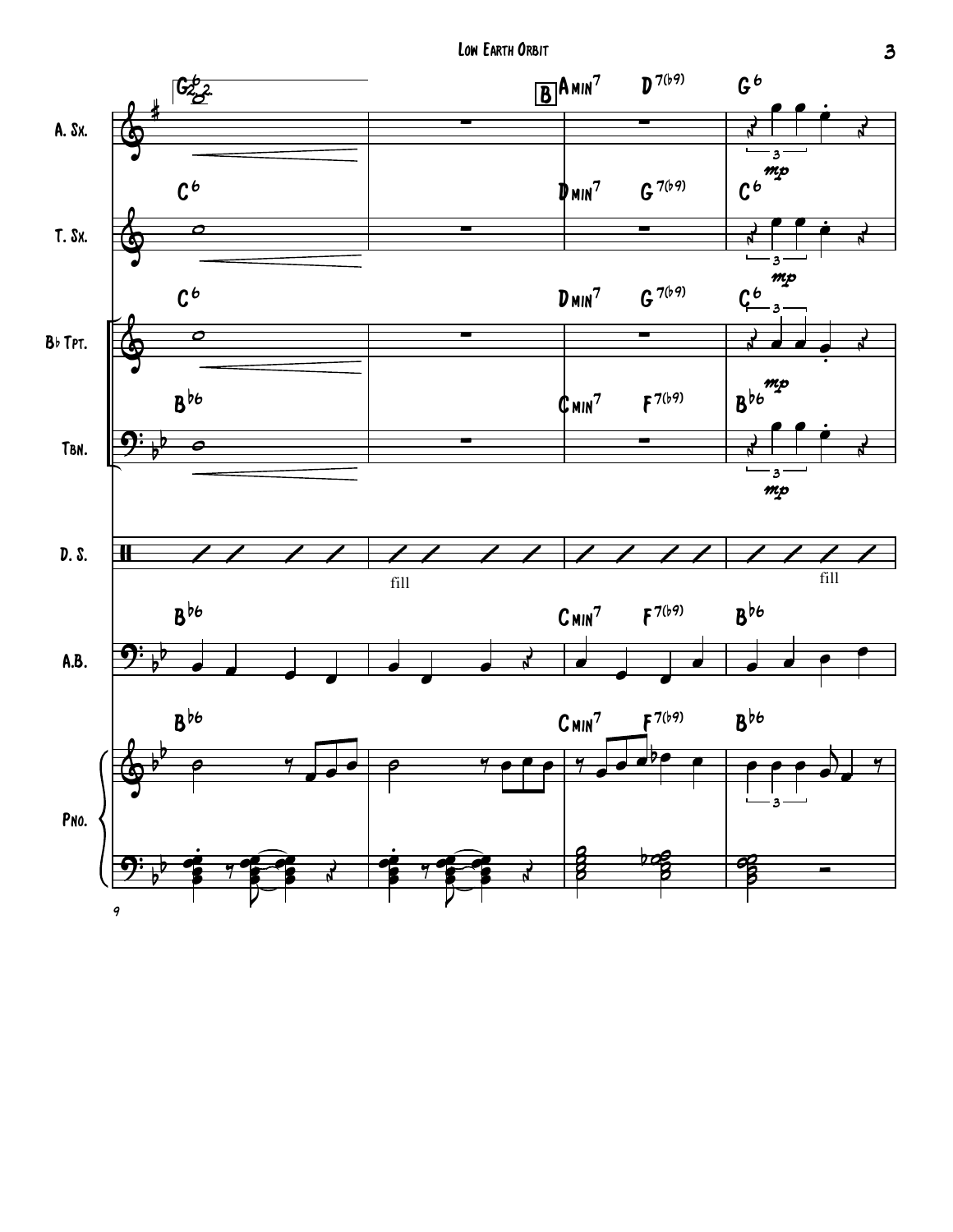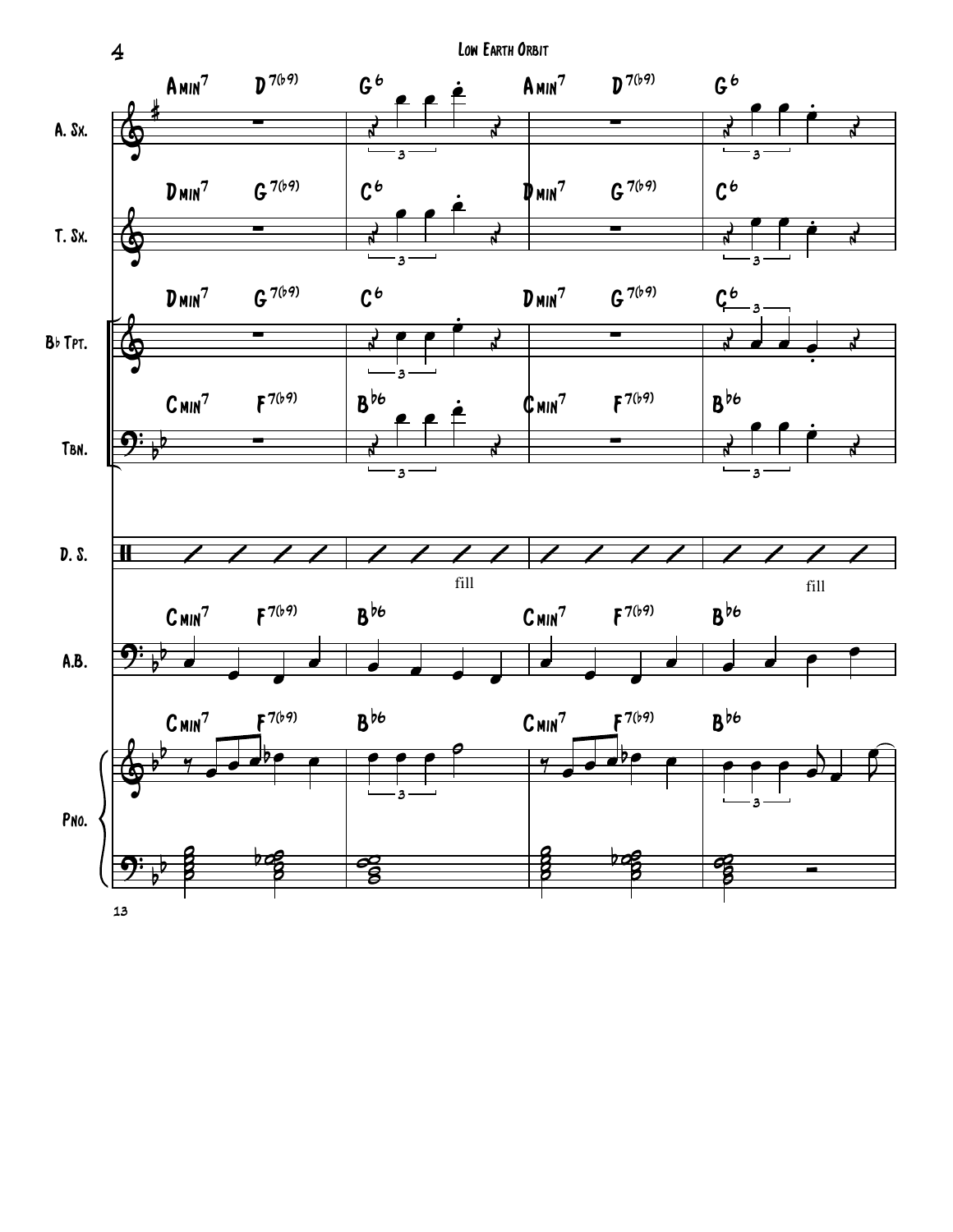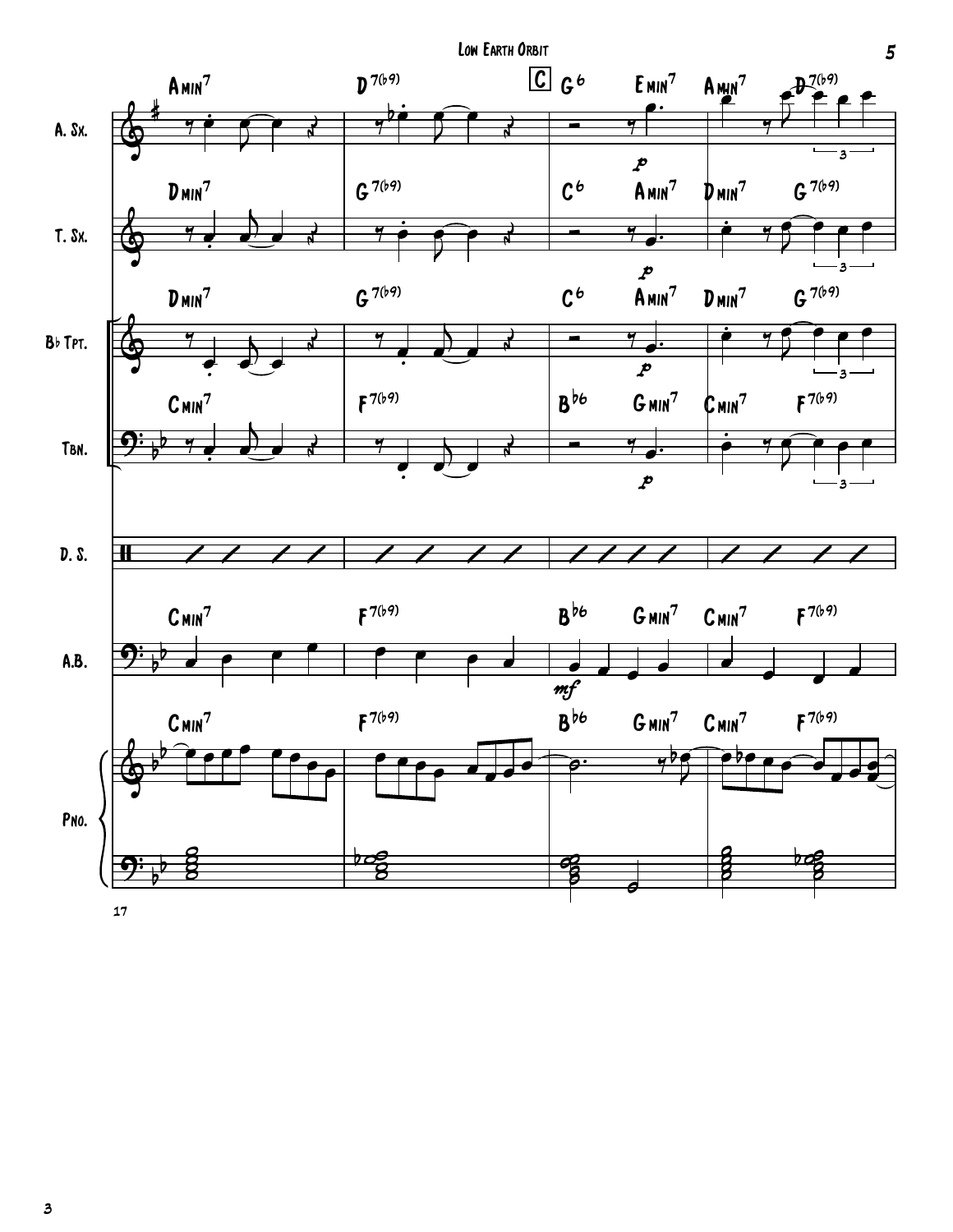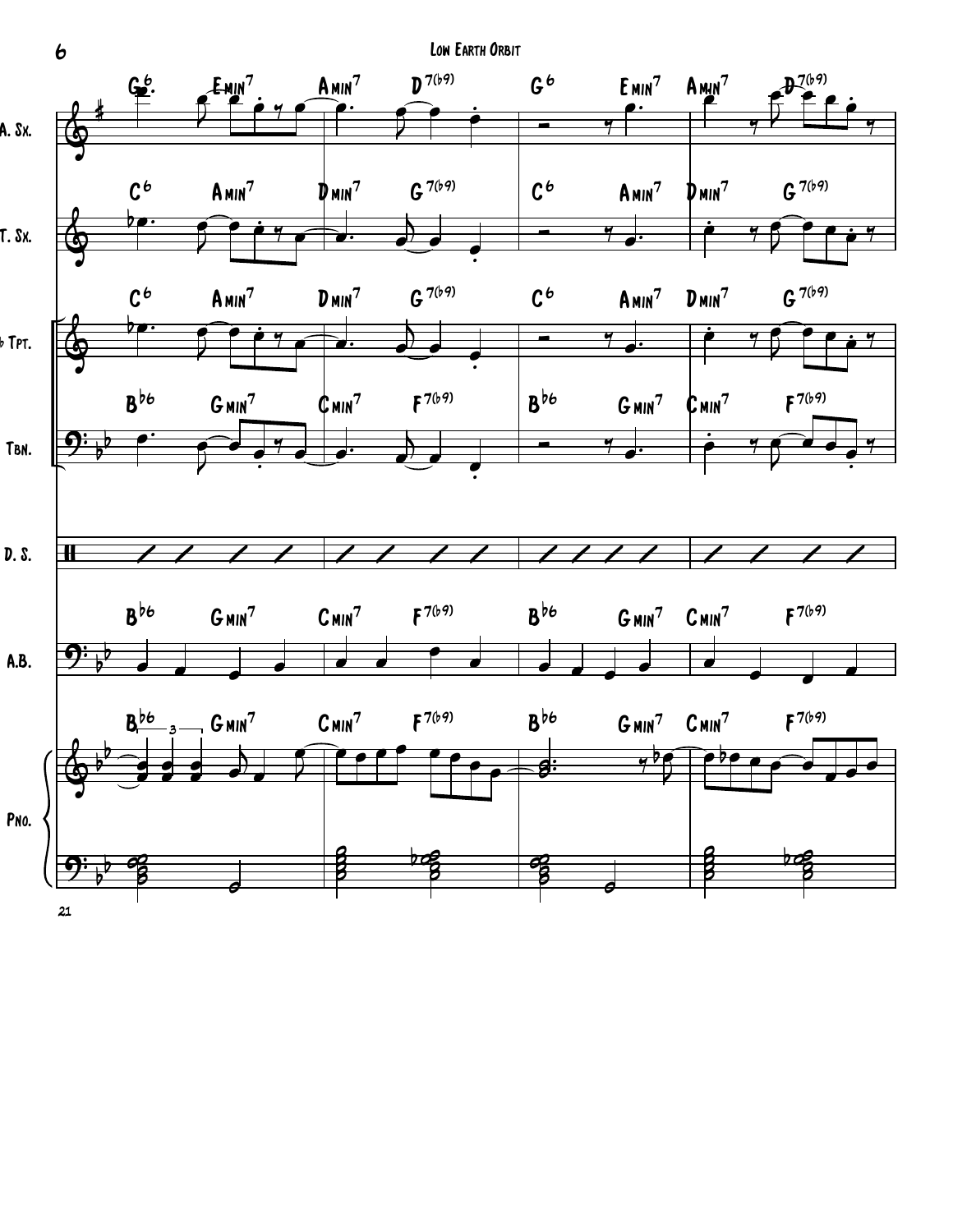LOW EARTH ORBIT